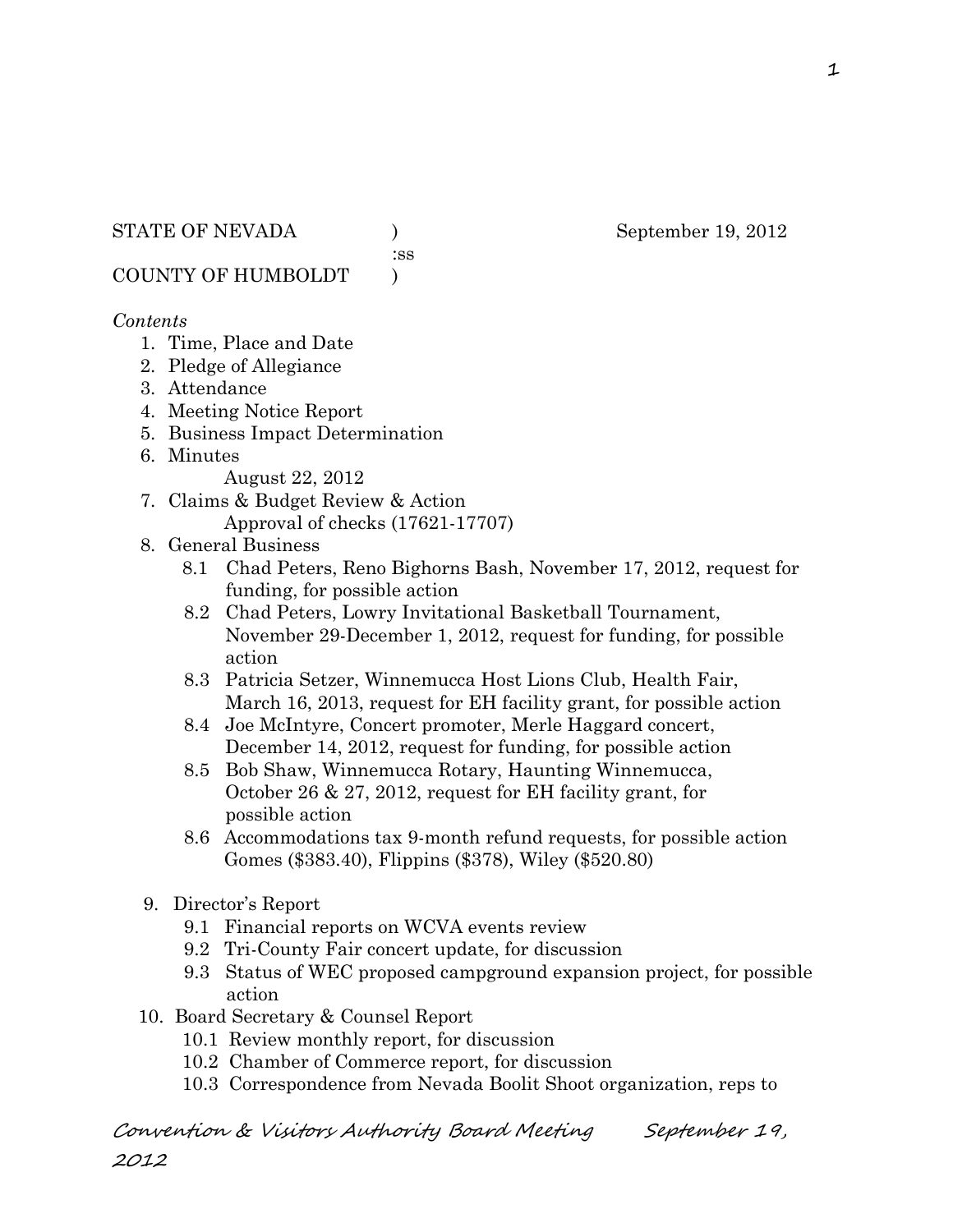Kent Arrien & Vic Christison Re Shooting Park, for information & possible action

- 10.4 Update on East Hall Electronic Marquee & Awning Project, for discussion and possible action
- 10.5 Update on East Hall carpet project & applicable wage rate, for discussion & possible action
- 11. Board Administrator
	- 11.1 August reports
	- 11.2 Options to diversify cash investments, for possible action
	- 11.3 Status of room tax audits, for possible action
- 12. Other Reports
- 13. Next Meeting Date
- 14. Adjournment

## **MINUTES, AUGUST 22, 2012**

**1. Time, Place and Date.** The Winnemucca Convention and Visitors Authority met in regular session in full conformity with the law at the Winnemucca Convention Center, West Hall, Winnemucca, Nevada at 4:00 pm on Wednesday, September 19, 2012 with Chairman Terry Boyle presiding.

#### **2. Pledge of Allegiance.**

**3. Attendance.** *Convention and Visitors Authority Board Officials Present:*

| Terry Boyle          | Chairman and Hotel Representative         |
|----------------------|-------------------------------------------|
| Rodd William Stowell | Vice Chairman and Business Representative |
| Don Stoker           | Treasurer and Motel Representative        |
| Dan Cassinelli       | County Representative                     |
| Bill Macdonald       | Secretary and Counsel                     |
|                      |                                           |

*Convention and Visitors Authority Board Officials Absent:* Joyce Sheen City Representative Kendall Swensen Board Administrator

*Staff Members Present:* Kim Petersen Director Shelly Noble Administrative Clerk

*Staff Members Absent:* None

*Others Present:*

Patricia Setzer Wmca Host Lions Club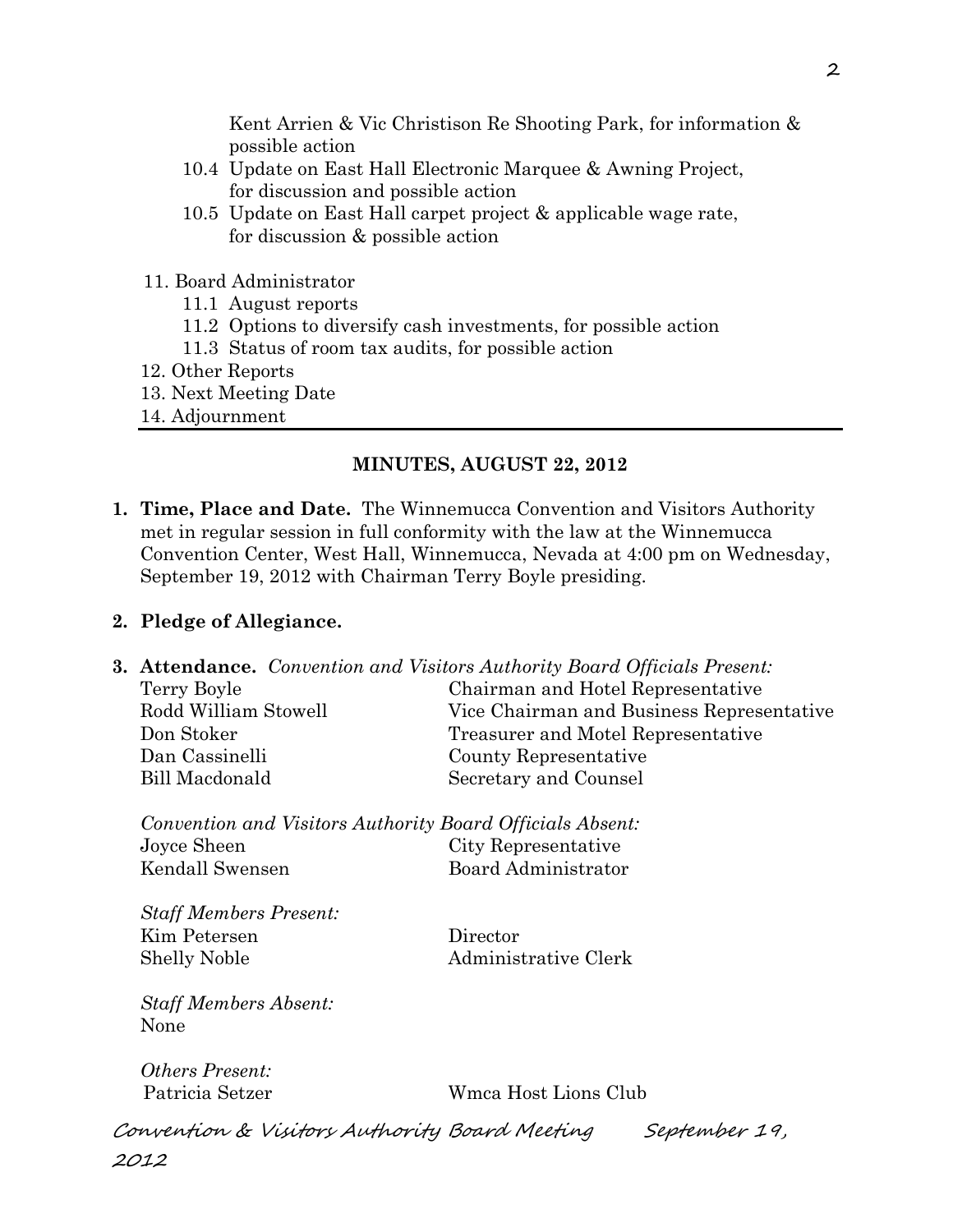| Winnemcca Rotary Club |
|-----------------------|
|                       |
|                       |
|                       |
|                       |
|                       |

## **4. Meeting Notice Report.**

Chairman Boyle reported that notice, including meeting agenda, was posted by Shelly Noble by 9:00 am Friday September 14, 2012 at Humboldt County Library, Court House, Post Office, City Hall and Convention Center West Hall. No persons have requested mailed notice during the past six months.

**5. Business Impact Determination.** After review of the September 19, 2012 agenda, *Don Stoker made a motion that no proposed agenda item is likely to impose a direct and significant economic burden on a business or directly restrict formation, operation, or expansion of a business. The motion carried, 4-0.* 

# **6. Minutes.**

Prior meeting minutes of August 22, 2012. *Don Stoker made a motion to accept the minutes of the August 22, 2012 meeting. Motion carried, 4-0.* 

**7. Claims.** The following claims were submitted for payment and approved on September 19, 2012:

| BANK ACCOUNT      | <b>CHECK NUMBERS</b> | <b>AMOUNT</b> |
|-------------------|----------------------|---------------|
| Nevada State Bank | 17621-17707          | \$153,661.61  |

*Rodd William Stowell made a motion to approve all claims as submitted. The motion carried, 4-0.*

# **8. General Business.**

## **8.1 Chad Peters, Reno Bighorns Bash, November 17, 2012, request for funding, for possible action**

Chad has commitments from the Reno Bighorns and the Idaho Stampede to play an exhibition scrimmage at Lowry High School on November 17, 2012. The Bighorns will bring their cheerleaders, dance team and mascot. He is excited to bring professional basketball to Winnemucca and is confident the community will be supportive and come out to watch. The admission will be \$10 per person and Chad estimates that the Lowry gym will accommodate 900 fans. The Century Club is backing this event (estimated budget is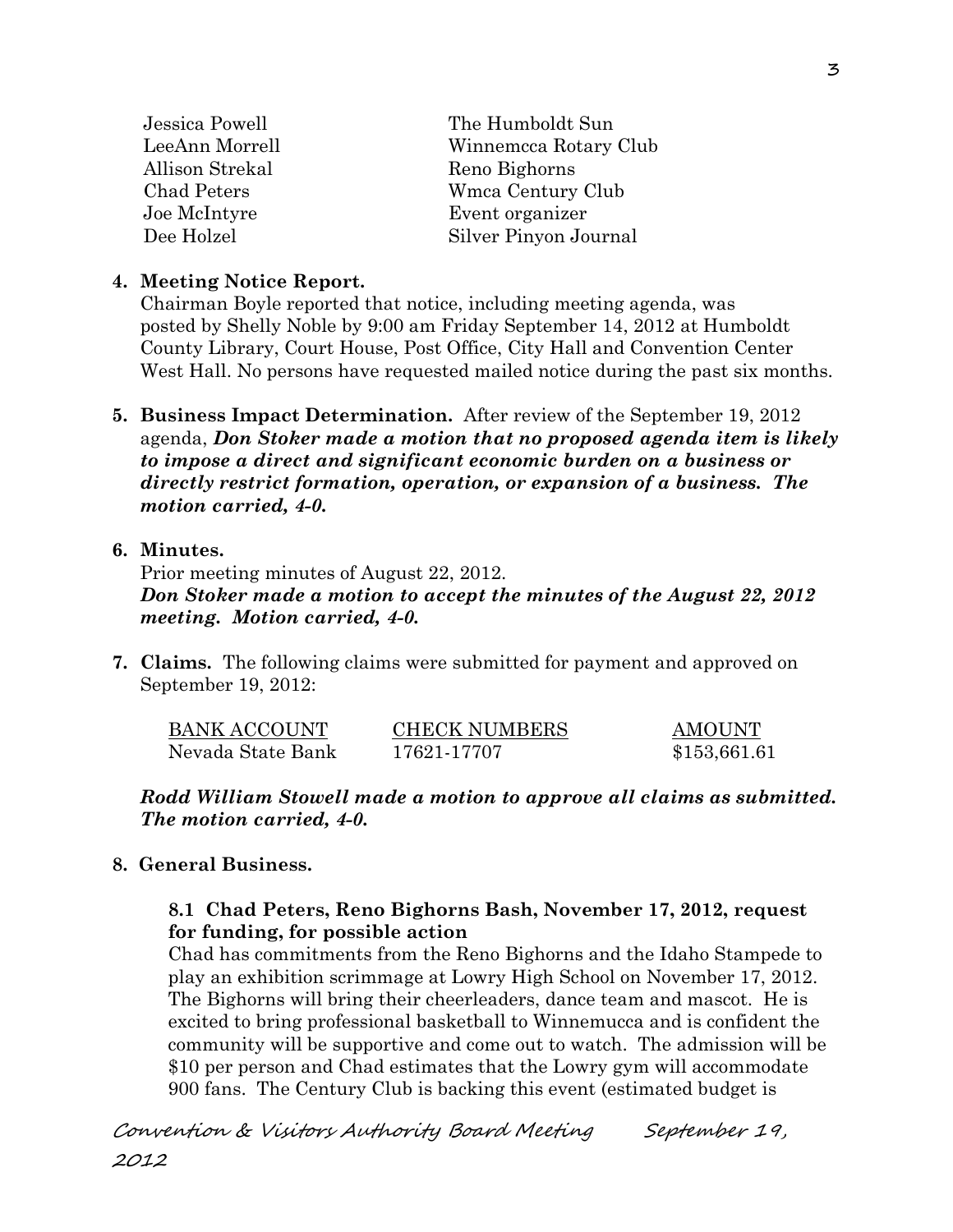\$13,000) and is hoping to make it an annual event. The Event Center was not available this year but the hope is to move it to that facility in the future. Chad has support from area businesses and some of the mines. The hope is that Century Club will break even this year. Chad is requesting \$3,000 from this board to offset the cost of bringing these teams to town. *Dan Cassinelli made a motion approving a \$3,000 underwriting to the Winnemucca Century Club in support of the Reno Bighorns Bash on November 17, 2012. Motion carried, 4-0.* 

# **8.2 Chad Peters, Lowry Invitational Basketball Tournament, November 29-December 1, 2012, request for funding, for possible action**

Chad is working to build this tournament back into the large event it was several years ago. This year he has commitments from 10 girls teams and up to 9 boys teams. The estimated cost of this year's tournament is \$10,000. Last year this tournament hosted 6 girls teams and 8 boys teams at a cost of \$8,000. Teams do not pay a fee to participate so a lot of the cost of the tournament is for the referees. Most of the teams and their families will stay here 2 nights. *Don Stoker made a motion approving a \$3,000 grant for the Lowry Invitational Basketball Tournament to be held November 29-December 1, 2012. Motion carried, 4-0.* 

**8.3 Patricia Setzer, Winnemucca Host Lions Club, Health Fair, March 16, 2013, request for EH facility grant, for possible action** This health fair is an annual event put on by the Lions Club and Humboldt General Hospital. As is past years, medical tests will be available for people who may not be able to afford them otherwise. Also, Cody Bengoa will be conducting vision testing for children. *Don Stoker made a motion approving a facility grant for the Main Floor (\$600) of the East Hall for the Winnemucca Host Lions Club and Humboldt General Hospital's Annual Health Fair on March 16, 2013. Motion carried, 4-0. Lions Club and HGH are responsible for any other Convention Center charges.* 

**8.4 Joe W. McIntyre, Concert promoter, Merle Haggard concert, December 14, 2012, request for funding, for possible action** Mr. McIntyre informed the board that his deadline for this event came and went and this booking date was not confirmed. There is still a possibility that this date could work out. He will have more information Friday afternoon and would like to return to this board to discuss funding in October. Board members again expressed concern about the success of this event due to the December date and the short timeline to get everything together. No action was taken at this time.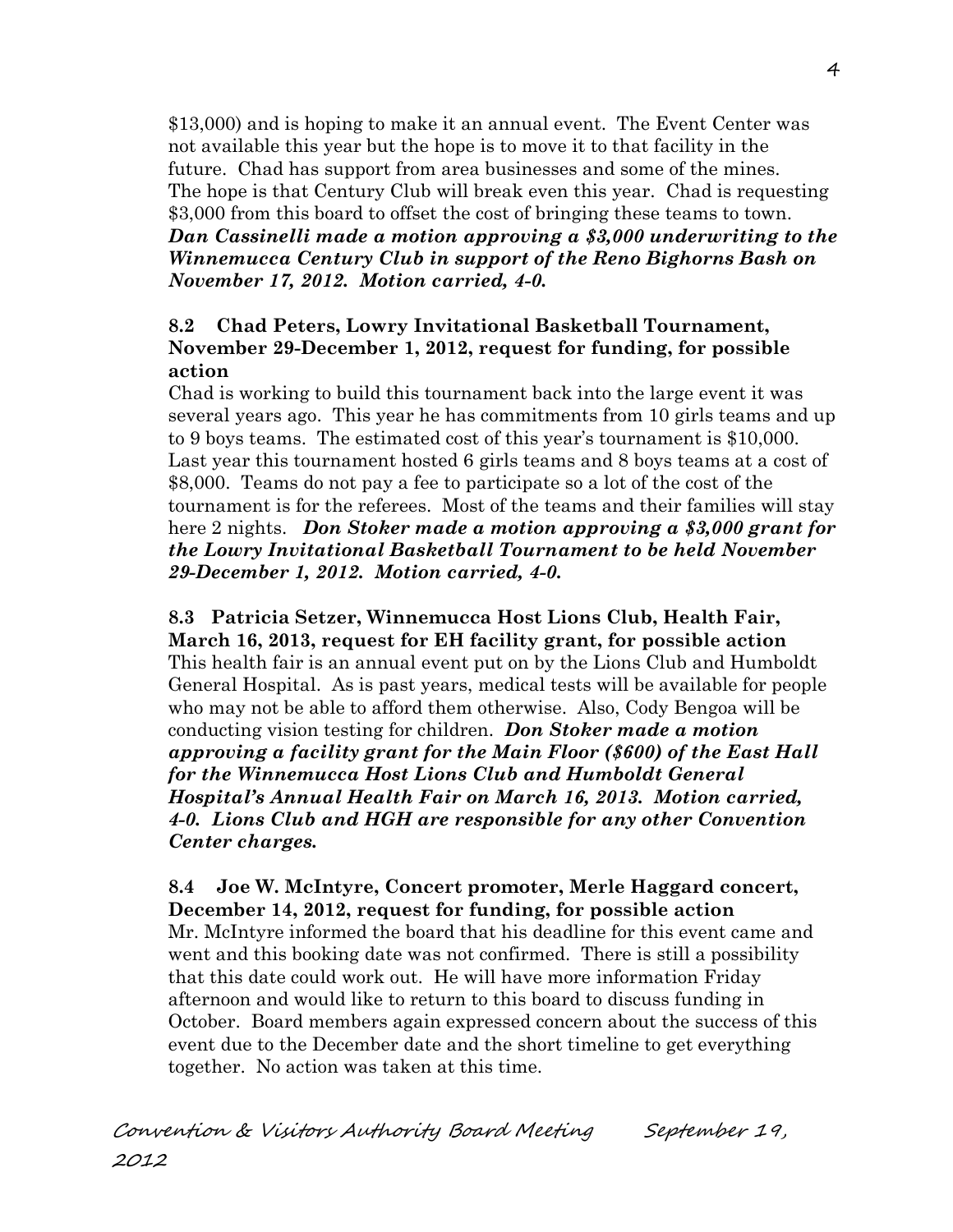## **8.5 Bob Shaw, Winnemucca Rotary, Haunting Winnemucca, October 26 & 27, 2012, request for EH facility grant, for possible action**

Bob was unable to be here today so Lee Ann Morrell is here to make this request. Rotary will, once again, be creating a haunted house in the East Hall and would like to request a facility grant to cover the cost of the building. Each year the club adds displays to celebrate Halloween in a fun way and raise funds for its projects. *Don Stoker made a motion approving a facility grant for the Main Floor of the East Hall (2 days @ \$600/day) for Rotary's Haunting Winnemucca Haunted House on October 26 & 27, 2012. Motion carried, 4-0. Winnemucca Rotary Club is responsible for any other Convention Center charges.*

**8.6 Accommodations tax 9-month refund requests, for possible action, Gomes (\$383.40), Flippins (\$378), Wiley (\$520.80)** *Rodd William Stowell made a motion to approve the accommodation tax 9-month refund requests for George Gomes (\$383.40), Pamela Flippins (\$378) and Marla Lynn Wiley (\$520.80). Motion carried, 4-0.*

# **9. Director's Report.**

# **9.1 Financial reports on WCVA events**

Bank reconciliations for the Tri-County Fair and Ranch Hand Rodeo were included in the board packets for review.

# **9.2 Tri-County Fair concert update, for discussion**

The Jake Owen concert, held in conjunction with the Tri-County Fair, was very successful. All comments from those that attended were very positive. We do not have a final financial report yet as bills are still coming in but it looks like there will be a profit when everything is settled. This is due to the fact that some of the major expenses were not as high as expected and the bar sales and sponsorships were successful. We would like to have another concert at next year's fair. Later in the fall staff will begin discussions on who that might be.

# **9.3 Status of WEC proposed campground expansion project, for possible action**

On Monday, the County Commissioners approved moving ahead with the expansion of the campground at the Winnemucca Events Complex. An additional 50 sites are planned east of the Event Center. Kim will start working with the different vendors, etc. to get this project started.

# **10. Secretary and Counsel, Monthly report.**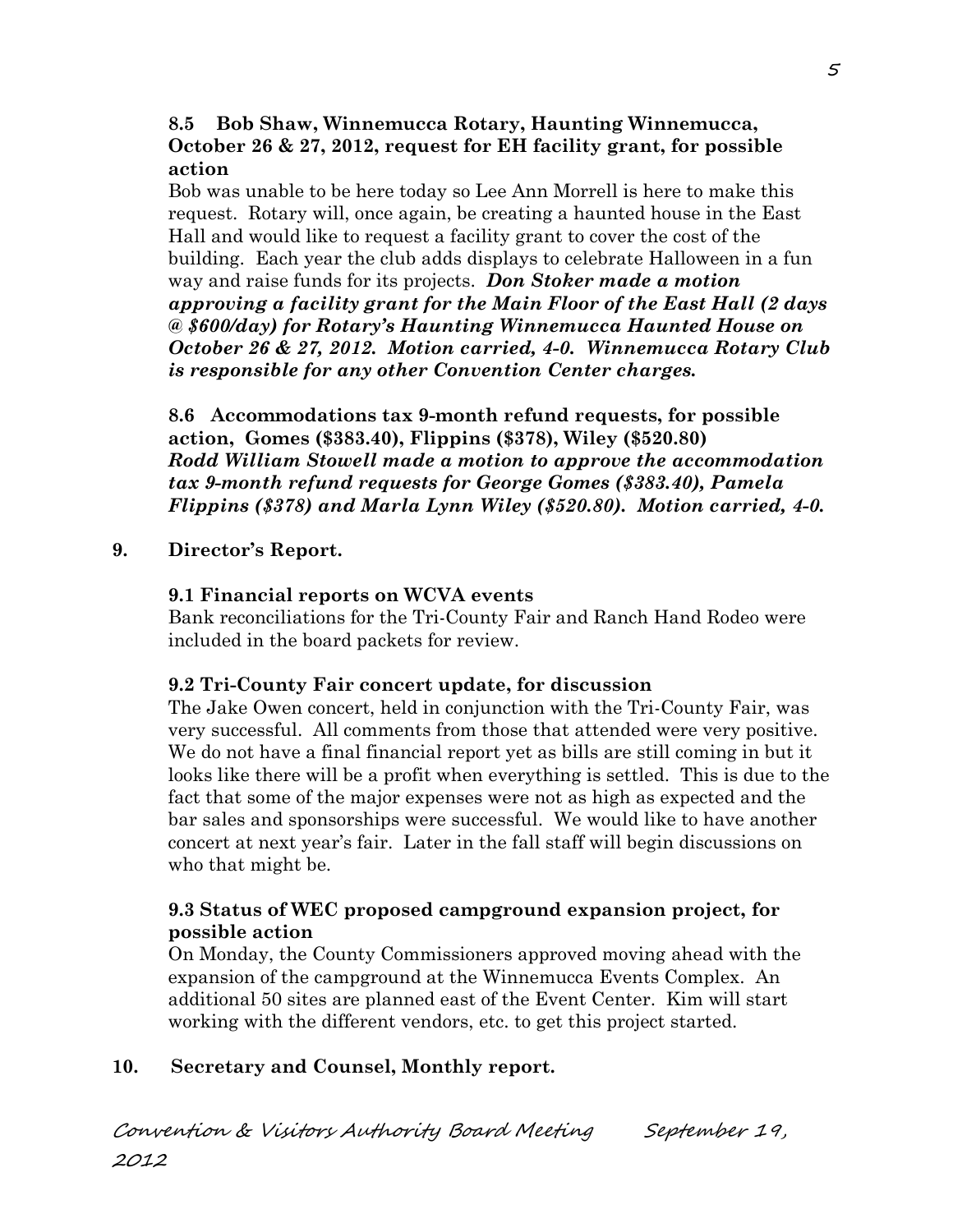#### **10.1 Review monthly report, for discussion** No report.

#### **10.2 Chamber of Commerce report, for discussion** No report.

## **10.3 Correspondence from Nevada Cast Boolit Shoot organization reps to Kent Arrien & Vic Christison Re Shooting Park, for information & possible action**

Bill received a letter from this organization and has included a copy in his packet so that board members could review it. It doesn't appear that they are making any requests at this time.

# **10.4 Update on East Hall Electronic Marquee and Awning Project, for discussion and possible action** No report.

**10.5 Update on East Hall carpet project & applicable wage rate, for discussion & possible action** No report.

# **11. Board Administrator.**

**11.1 August Financial Reports** No report.

**11.2 Options to diversify cash investments, for possible action** No report.

**11.3 Status of room tax audits, for possible action** No report.

# **12. Other Business.**

# **12.1 Tri-County Fair and Labor Day Rodeo update**

Attendance at this year's rodeo was quite low. The rodeo committee may consider making changes next year. They may try having the rodeo one day only and hosting another event on the 2nd day, possibly a truck pull. But, overall, the fair was up for the weekend. The carnival and vendors all reported very good sales.

# **12.2 WCVA billboard on US Highway 95/SR 140**

Kim has been in contact with the appropriate agency and has discovered that we must use someone with a demolition license to take down this billboard.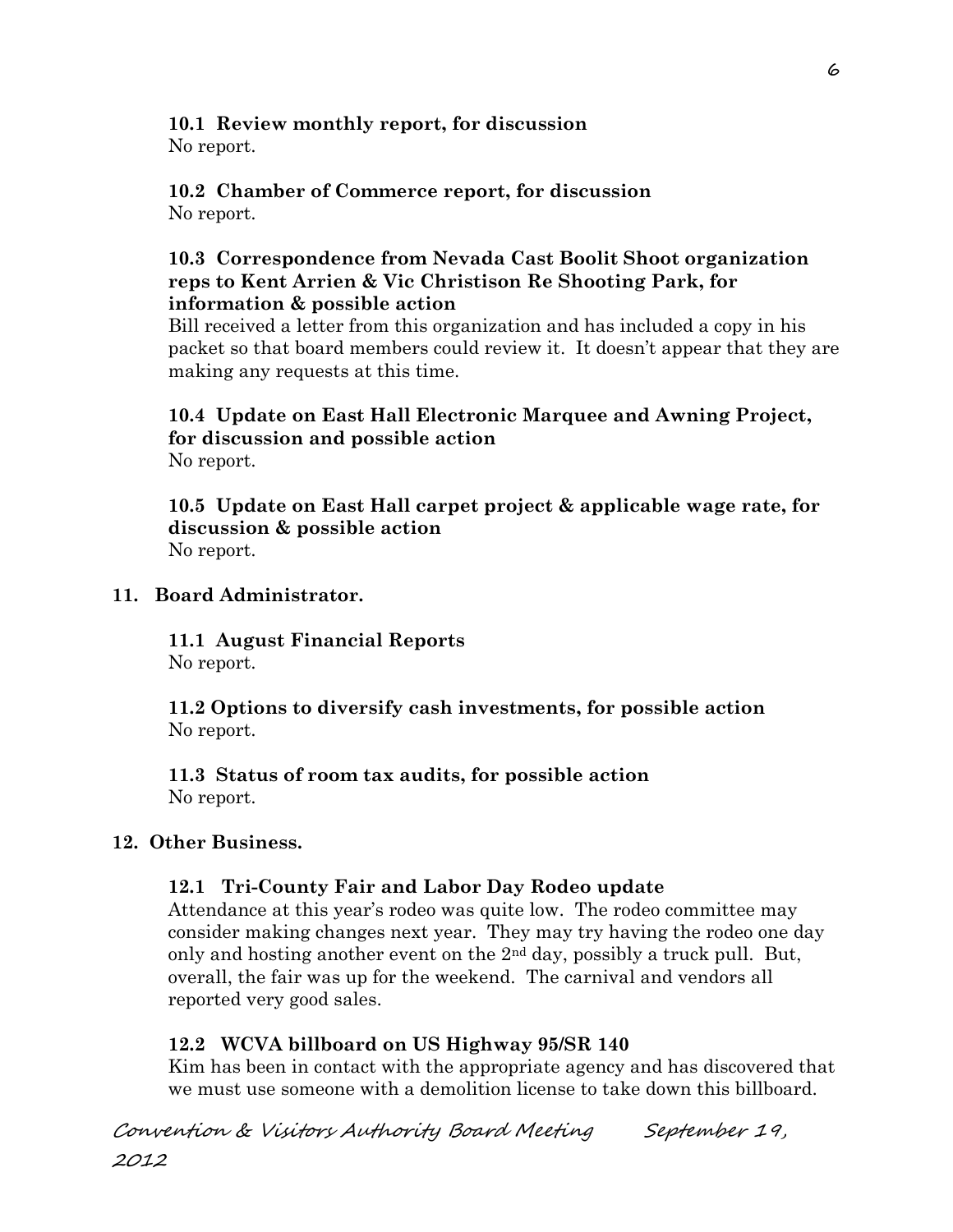There are five people in the area with this license so Kim will continue to work to get bids and have this board taken down.

# **13. Regular Business. Next Meeting. The Board confirmed the next regular meeting date of Wednesday, October 17, 2012, 4:00 pm.**

**14. Adjourn.** *Don Stoker made a motion to adjourn this meeting. Motion carried, 4-0.* The meeting was adjourned at 5:10 pm to the next regular meeting, or to the earlier call of the Chairman or to the call of any three (3) members of the Board on three (3) working days notice.

Respectfully submitted,

Shelly Noble

| APPROVED ON | 2012 |
|-------------|------|
|-------------|------|

As written\_\_\_\_\_\_\_\_\_\_\_\_\_\_\_

As corrected \_\_\_\_\_\_\_\_\_\_\_\_\_ Winnemucca Convention & Visitors Authority Board